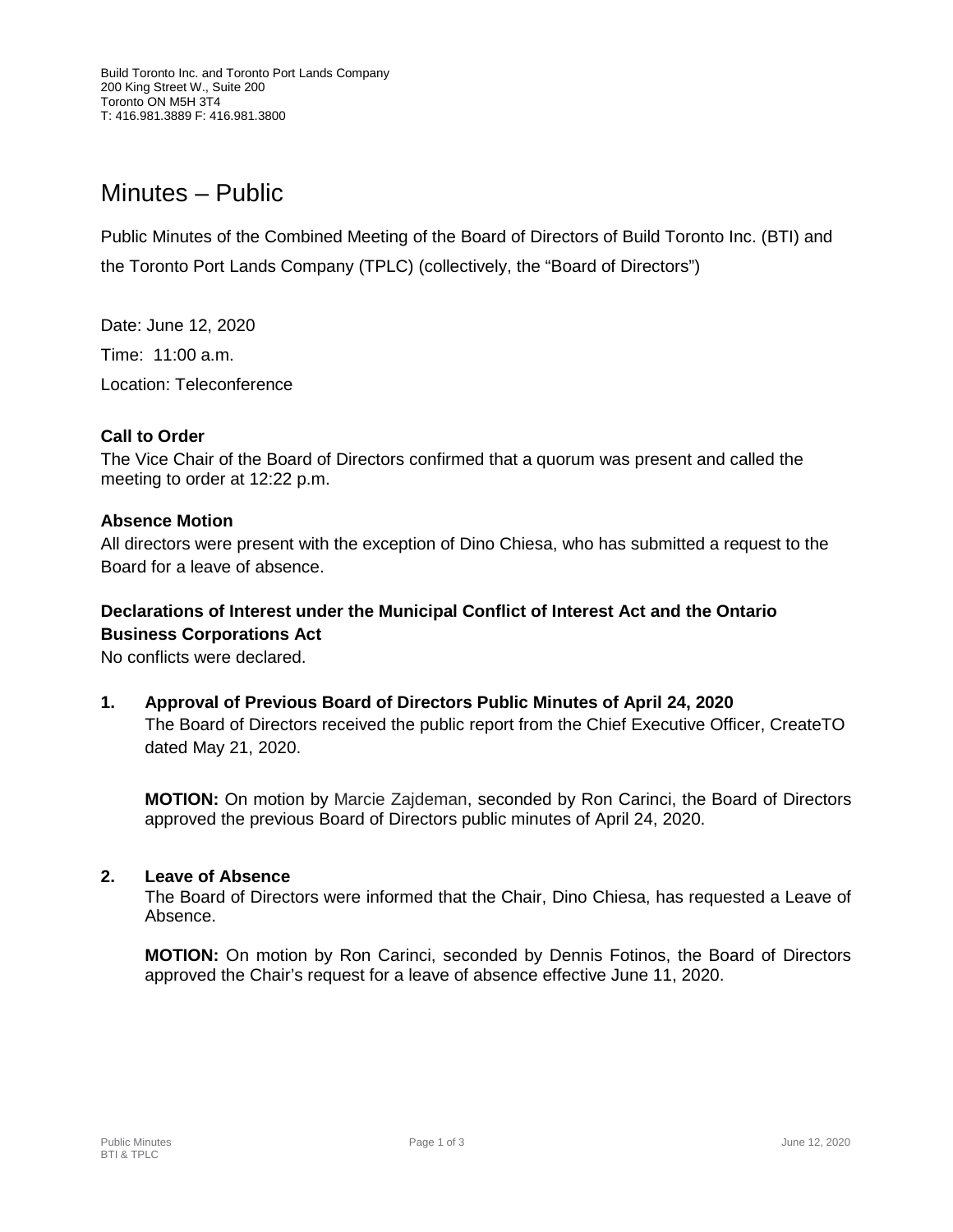# **In Camera MOTION**

On motion by Ron Carinci and seconded by Sandra Levy, the Board of Directors resolved to close part of the meeting to the public to give consideration to confidential matters according to By-law No. 1 of the Corporations and the Companies' Shareholder Direction at 12:30 p.m.

*During the in camera session, the Board of Directors discussed the following matters. The agenda items were discussed in a different order than noted in the Agenda.*

- **3. Approval of Previous Board of Directors Closed Session Minutes of April 24, 2020,**
- **4. BTI – 4620 Eglinton Ave West (Trinity) Extension of Purchase Agreement**
- **5. 2020 TPLC Rent Revenue Projections – Status of Tenant Rent Deferrals**
- **6. Action Items**
- **7. Q1 2020 Financials Results**
- **8. CEO Update**
- **9. Other Business**

## **Adjournment**

**MOTION:** On motion by Ron Carinci and seconded by Jane Beatty, the Board of Directors resolved to adopt the recommendations from its closed session and direct that these matters remain confidential in accordance with By-law No. 1 of the Corporations and the Companies' Shareholder Direction. The Board of Directors resumed its public session at 12:59 p.m. and the meeting was adjourned at 1:00 p.m.

## **Attendance:**

|                            | 12:20 to 12:20 p.m.<br><b>Public Session</b> | 12:30 to 12:59 p.m.<br>In-Camera Session | 12:59 to 1:00 p.m.<br><b>Public Session</b> |
|----------------------------|----------------------------------------------|------------------------------------------|---------------------------------------------|
| Dino Chiesa, Chair         | x                                            | X                                        | x                                           |
| Ron Carinci, Vice<br>Chair |                                              |                                          |                                             |
| Ana Bailão                 |                                              |                                          |                                             |
| Jane Beatty                |                                              |                                          |                                             |